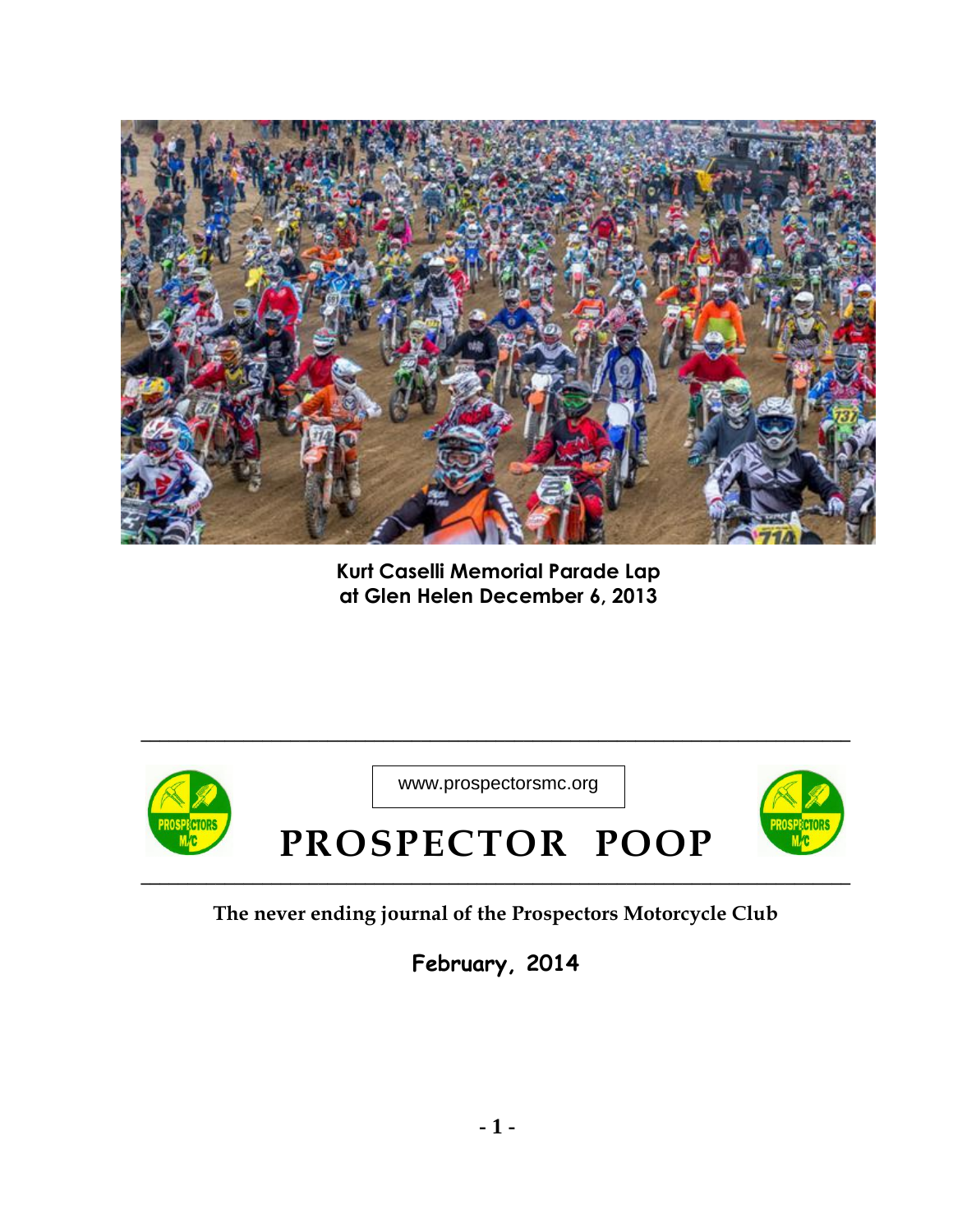## **FINAL 2013 DISTRICT 37 BIG 6 GRAND PRIX STANDINGS:**

| Rider                  | <b>Class</b>                | 2013#            | 2014#           |
|------------------------|-----------------------------|------------------|-----------------|
| <b>Butch Nelson</b>    | <b>Revo Expert</b>          | <b>N12</b>       | #1<br><b>N1</b> |
| <b>Kurt Caselli</b>    | <b>Open Expert</b>          | H <sub>200</sub> | H <sub>26</sub> |
| <b>Jeremy Doerksen</b> | 200 Expert                  | C <sub>23</sub>  | C <sub>4</sub>  |
| <b>Brian Butler</b>    | <b>250 Intermediate</b>     | <b>X685</b>      | <b>X27</b>      |
| <b>Logan Tweet</b>     | <b>200 Novice</b>           | C <sub>100</sub> | C9              |
| <b>Hayden Hintz</b>    | <b>200 Novice</b>           | C73              | C <sub>10</sub> |
| <b>Will Levine</b>     | <b>200 Novice</b>           | <b>C82</b>       | C <sub>15</sub> |
| <b>Kurt Hintz</b>      | <b>Classic Expert</b>       | A2               | A <sub>2</sub>  |
| <b>Ted Tweet</b>       | <b>Classic Expert</b>       | A6               | A <sub>3</sub>  |
| <b>Phil Stocker</b>    | <b>Classic Int</b>          | A14              | A9              |
| Keith Kubachka         | <b>Evo Expert</b>           | E <sub>3</sub>   | E4              |
| <b>Rick Levine</b>     | <b>Evo Intermediate</b>     | E9               | E7              |
| <b>Vinnie Mandzak</b>  | <b>Evo Expert</b>           | E21              | E8              |
| <b>Tom Marshall</b>    | <b>Revo Intermediate</b>    | N17              | <b>N8</b>       |
| <b>Steve Bebeck</b>    | <b>Magnum Open Exp</b>      | <b>M8</b>        | <b>M10</b>      |
| <b>Ron Kupke</b>       | <b>Magnum Open Exp</b>      | M13              | <b>M11</b>      |
| <b>Greg Bebeck</b>     | <b>Magnum Open Int</b>      | M44              | <b>M36</b>      |
| <b>Rick Levine</b>     | <b>Magnum Open Nov</b>      | M129             | M46             |
| <b>Hayden Hintz</b>    | <b>Mini Novice</b>          | K22              | K4              |
| <b>Jamie Trulove</b>   | <b>Woman Expert</b>         | W6               | <b>W17</b>      |
| <b>Stacy Doerksen</b>  | <b>Woman Expert</b>         | <b>W16</b>       | <b>W28</b>      |
| <b>Vinnie Mandzak</b>  | <b>Masters Expert</b>       | <b>R31</b>       | <b>R21</b>      |
| <b>Kurt Hintz</b>      | <b>Senior Open Exp</b>      | 032              | 047             |
| Keith Kubachka         | <b>Senior 250 Int</b>       | <b>S16</b>       | <b>S16</b>      |
| <b>Hayden Hintz</b>    | <b>Youth Super Mini Nov</b> | <b>I13</b>       | <b>I4</b>       |
| <b>Logan Tweet</b>     | <b>Youth Super Mini Adv</b> | <b>I10</b>       | <b>I5</b>       |
| <b>Will Levine</b>     | <b>Youth Super Mini Nov</b> | I62              | <b>I14</b>      |
| <b>Max Hintz</b>       | <b>Youth Mini Novice</b>    | <b>Y2</b>        | <b>Y2</b>       |
| <b>Logan Tweet</b>     | <b>WCGP 200 Novice</b>      |                  | 1               |
| <b>Hayden Hintz</b>    | <b>WCGP 200 Novice</b>      |                  | $\mathbf{2}$    |
| <b>Will Levine</b>     | <b>WCGP 200 Novice</b>      |                  | 9               |
| <b>Max Hintz</b>       | <b>WCGP 200 Beginner</b>    |                  | 6               |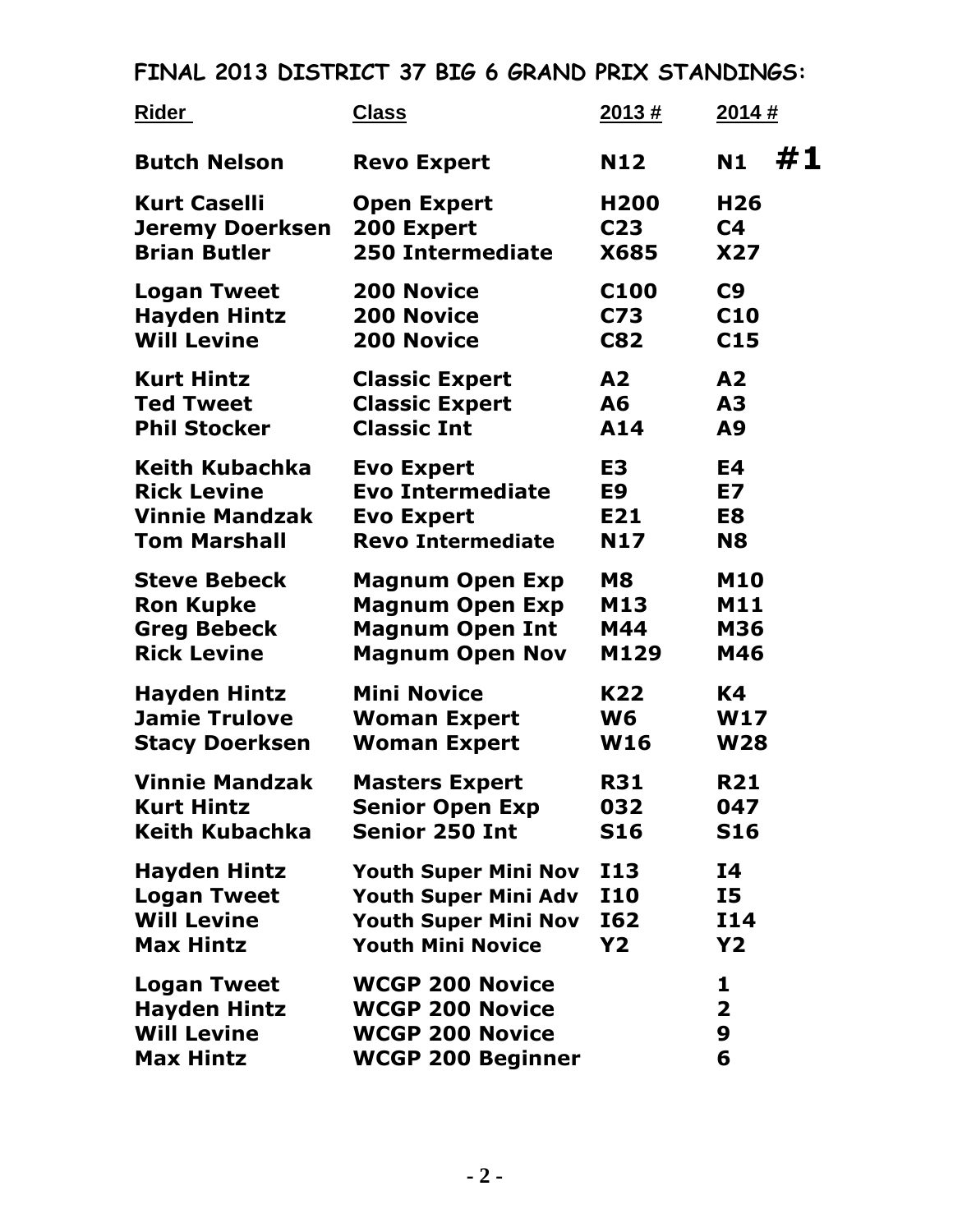

**FULL MOONS: Best dates for 2014 nocturnal trailrides are:** 

| <b>Jan 16</b> | <b>Mar 16</b> | May 14        | <b>Jul 12</b> | Sep 8 | Nov 6 |
|---------------|---------------|---------------|---------------|-------|-------|
| Feb 14        | <b>Apr 15</b> | <b>Jun 13</b> | Aug 10        | Oct 8 | Dec 6 |

**How it looks:** 

**Our Easter Field Meet weekend will have a half-moon that will rise after midnight.** 

**Our Motocross weekend will have an almost half-moon that will rise well after midnight.** 

**Our Grand Prix weekend will have a two-thirds moon that will rise in the late afternoon - deluxe! Hosers rejoice.** 

**Our Thanksgiving Club Meet will have a one-third moon that will rise in the middle of the day.** 

**Our New Years Field Meet will have a two-thirds moon that will rise in the late afternoon - sweet! New Years Eve Night Trailride will be a good one.** 

**Score: 2 for 5. The first full moon in 2015 will be January 5.** 



*Ventura County MC Night Race Bomb Run 2009*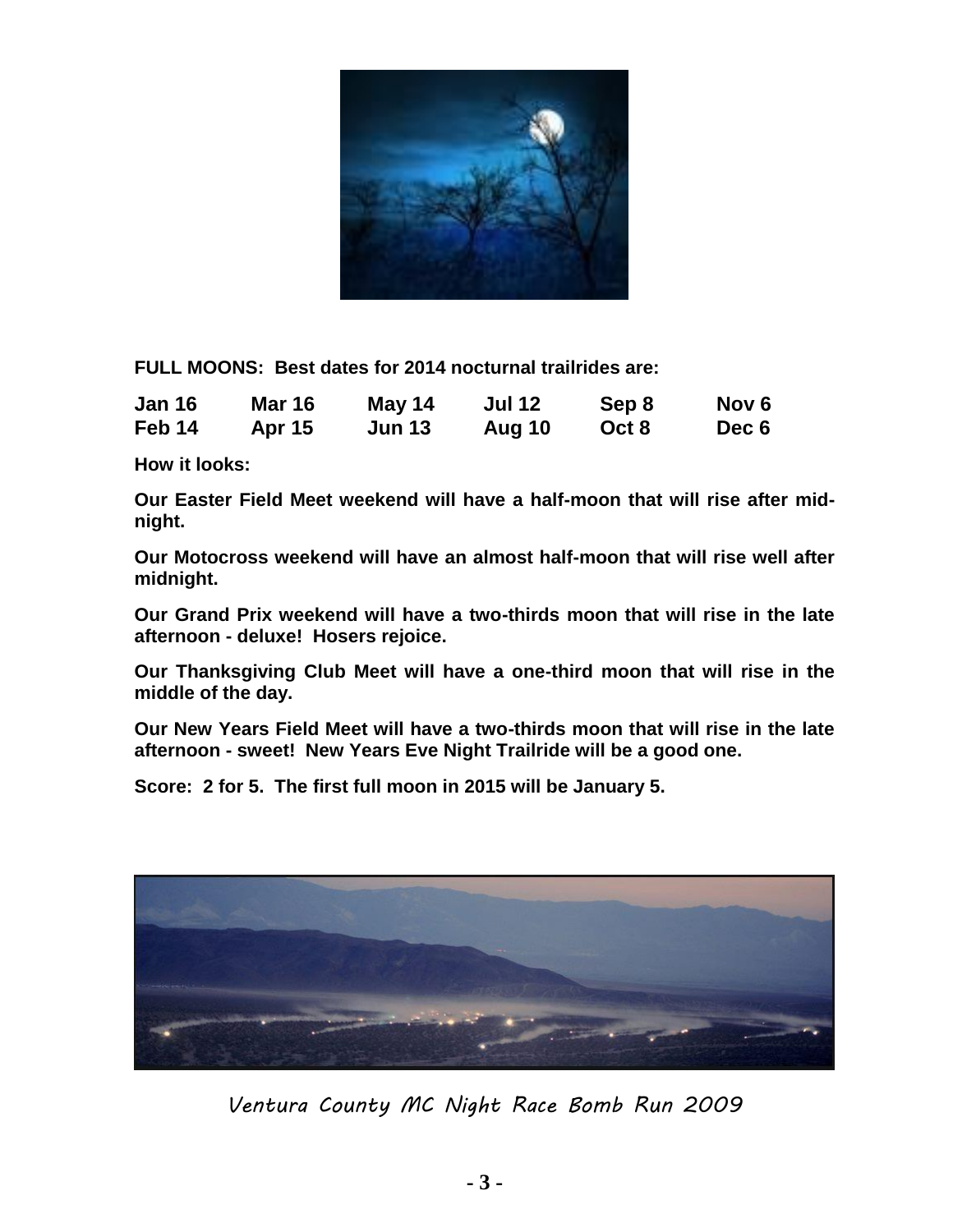**CLUB MEETINGS: Our next meeting will be Tuesday evening, February 4, and Kurt's Clubhouse is located at 4100 Stevely Avenue, Lakewood CA 90713. Next club newsletter will be mailed February 25 and will include results from the Lost Coyotes Enduro and also the DDMC GP.** 

**HERO POINTS: Bill Booth sent us a check from Barstow to help with postage and we thank him for that. Bill provided us with a great spot to camp and have fun on the Colorado River for many years and he is also a former desert racer who scored an impressive overall at the Check Chase River Run one year on a YZ 125 that was modified to produce major horsepower at high RPM ('pipey'). One day on the beach in the 1970's, Bill was made an Honorary member of our club by Earl Wilson and Keith Marshall and provided with club colors. On top of that Bill is good people with a sense of humor, very resourceful, and easy to talk to.** 

**OCTOBER GP: Prior to moving the date to November, our Grand Prix was held in October. What was the last year that both days of our GP were in October? Hint: Date swap with the Viewfinders MC.** 

**A. 1992 B. 1994 C. 1996 D. 1998** 

**The correct answer is B) 1994. In 1995 the Viewfinders needed to secure an October date to get the permit for their GP at Castaic Lake so we swapped GP event dates with them.** 

**And the winner is… (razor-sharp memory, please…) Zip. Nobody even ventured a guess which is odd because this was an easy one. Have a good one? Please send it in.** 

**no bananas,** PO Box BB

**Yes, we have**  $\frac{1}{2}$  **Tom Marshall <b>805-279-3192** 

Pine Mountain CA 93222 **[Gold49@frazmtn.com](mailto:Gold49@frazmtn.com)**



This train wreck brought to you by low-information voters